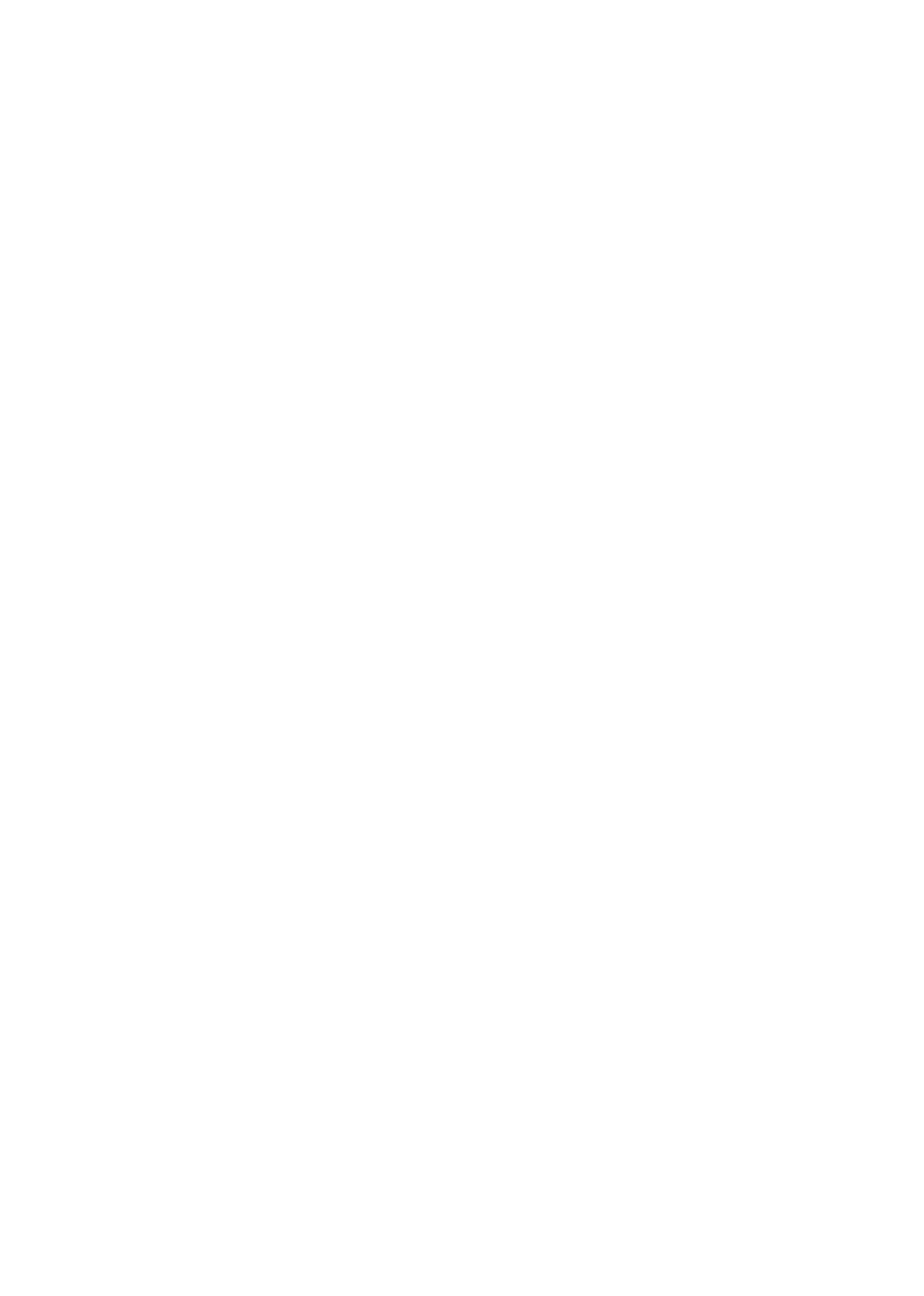LAFCADIO HEARN

## THE STORY OF MING-Y

## DIE GESCHICHTE VON MING-Y

ins Deutsche übertragen und herausgegeben von GERHARD BURKHOLZ

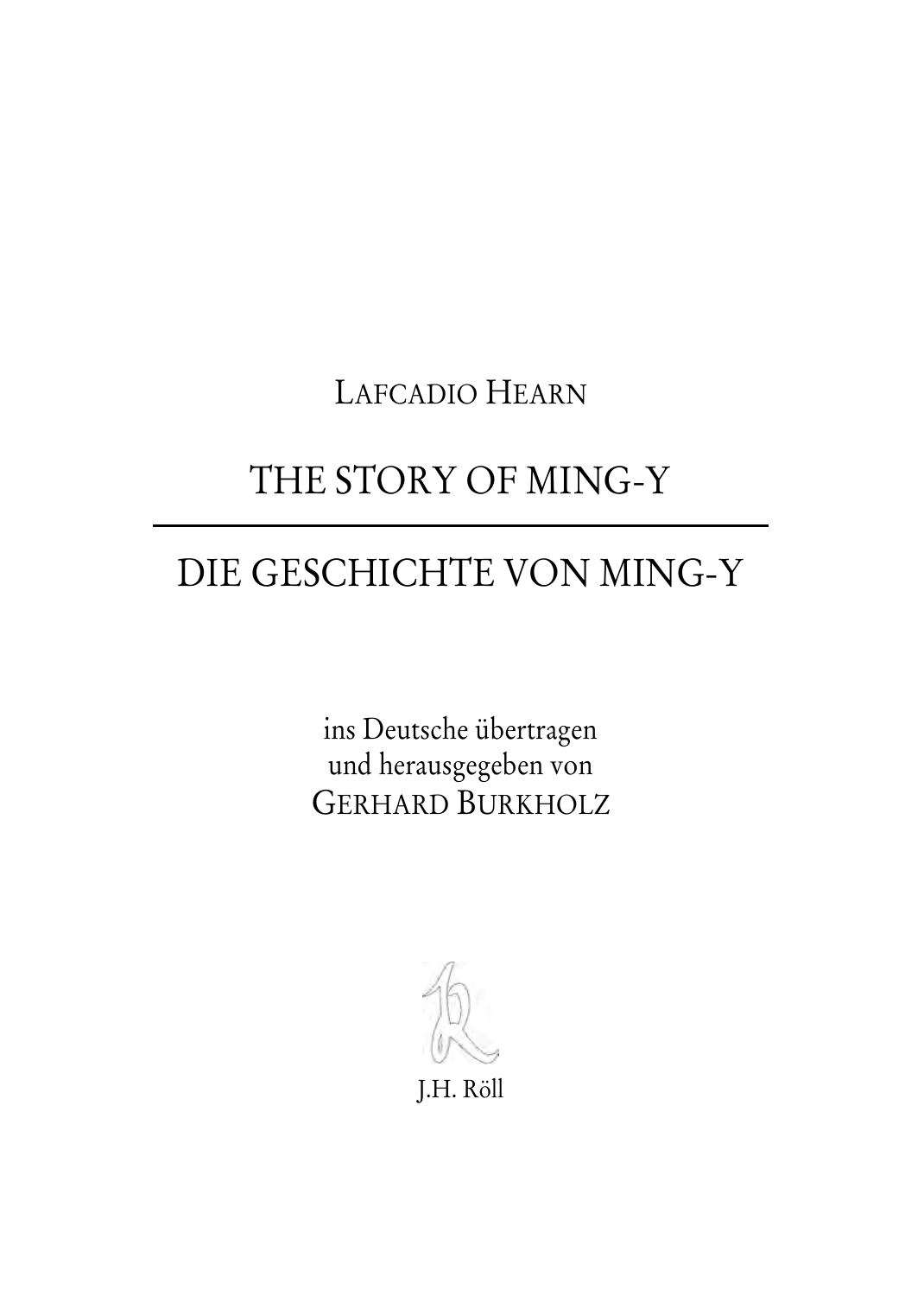Bibliografische Information der Deutschen Bibliothek Die Deutsche Bibliothek verzeichnet diese Publikation in der Deutschen Nationalbibliografie; detaillierte bibliografische Daten sind im Internet über http://dnb.d-nb.de abrufbar.

© 1999 Verlag J.H. Röll GmbH, Dettelbach © 2016 (Nachdruck) Verlag J.H. Röll GmbH, Dettelbach Alle Rechte vorbehalten. Vervielfältigungen aller Art, auch auszugsweise, bedürfen der Zustimmung des Verlages. Gedruckt auf chlorfreiem, alterungsbeständigem Papier. Gesamtherstellung: Verlag J.H. Röll GmbH Zeichnungen: Ingeborg Blumberg Printed in Germany ISBN: 978-3-89754-147-4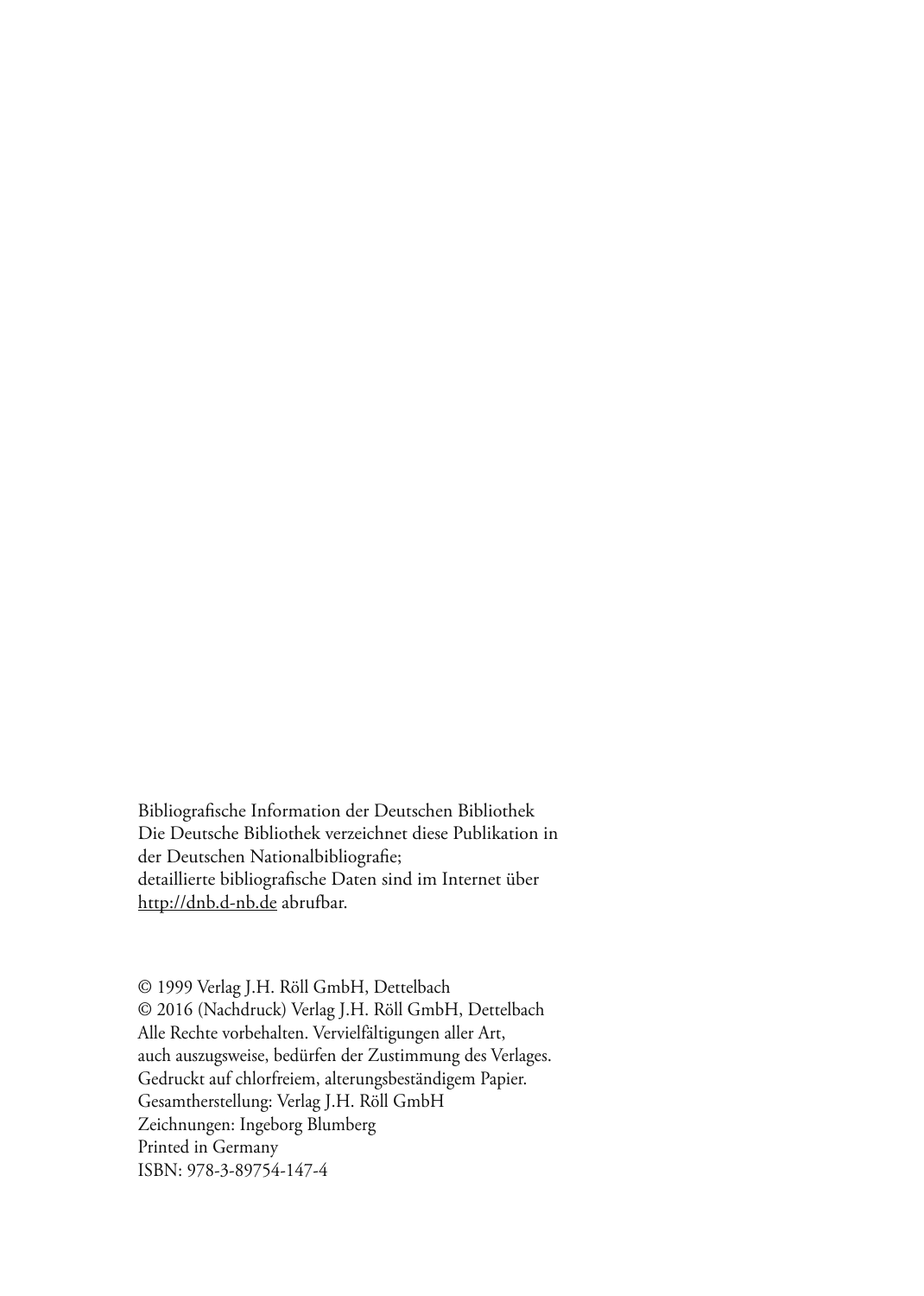

Lafcadio Hearn 27th June 1850 – 26th September 1904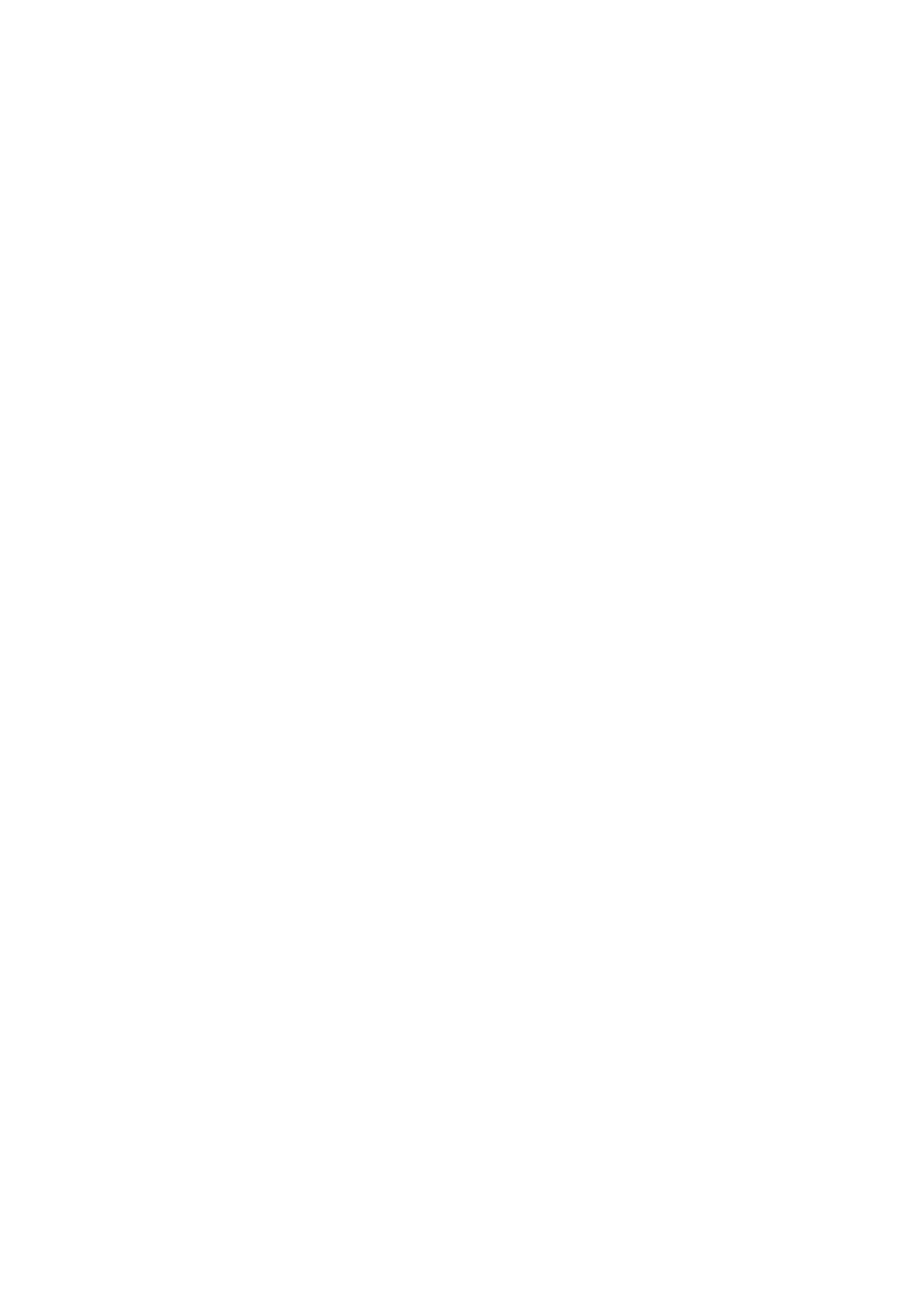Eine Spur hinterlassen in einem anderen Leben nicht immer nur vorbeigehen

Sang the Poet Tching-Kou: "Surely the peach-flowers blossom over the tomb of Sië-Thao."

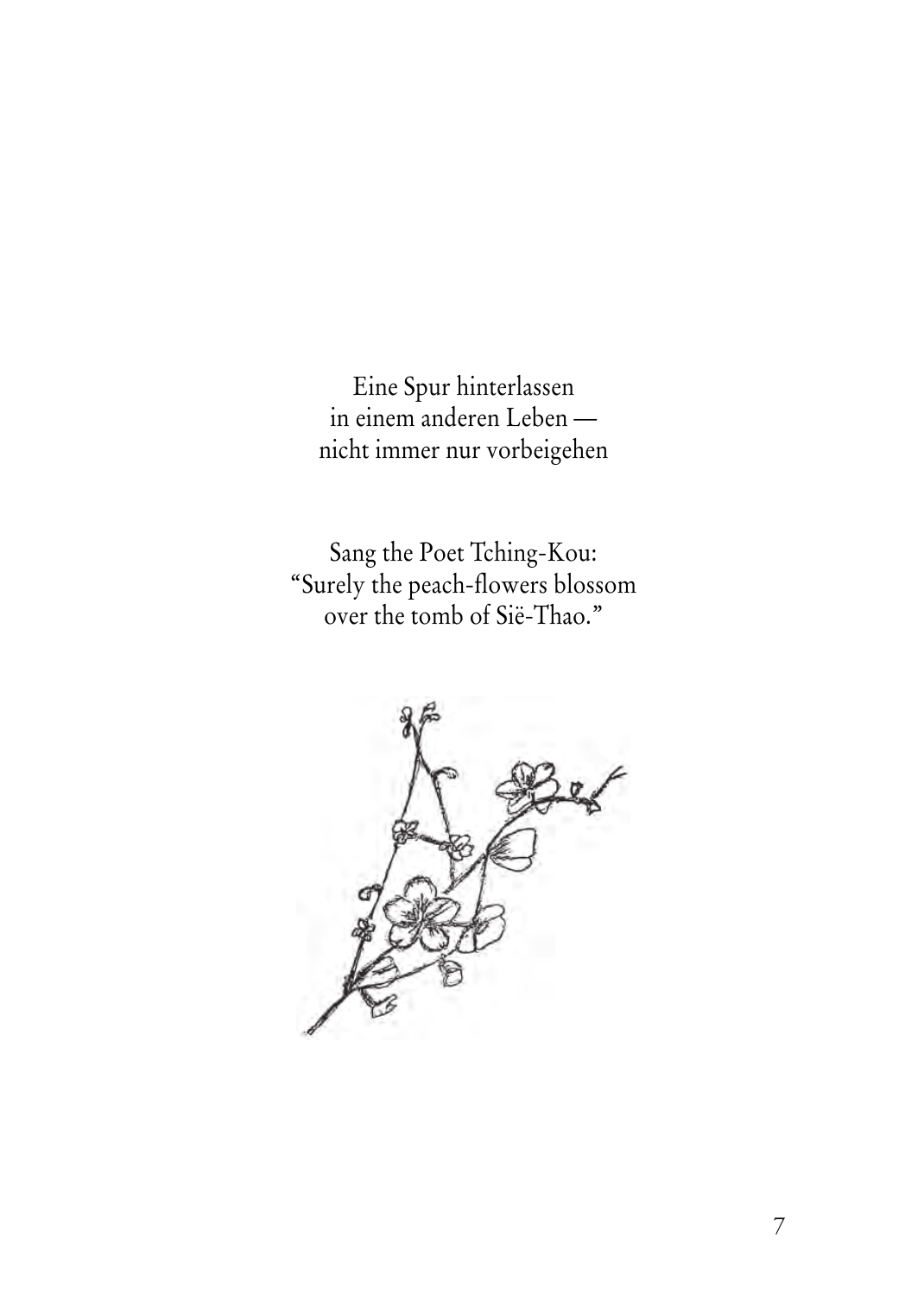Tive hundred years ago, in the reign of the Emperor Houng-<br>Wou, whose dynasty was Ming, there lived in the City of Genii, Wou, whose dynasty was Ming, there lived in the City of Genii, the city of Kwang-tchau-fu, a man celebrated for his learning and for his piety, named Tien-Pelou. This Tien-Pelou had one son, a beautiful boy, who for scholarship and for bodily grace and for polite accomplishments had no superior among the youths of his age. And his name was Ming-Y.

Now when the lad was in his eighteenth summer, it came to pass that Pelou, his father, was appointed Inspector of Public Instruction, at the city of Tching-tou; and Ming-Y accompanied his parents thither.

Near the city of Tching-tou lived a rich man of rank, a high commissioner of the government, whose name was Tchang, and who wanted to find a worthy teacher for his children. On hearing of the arrival of the Inspector of Public Instruction, the noble Tchang visited him to obtain advice in this matter; and happening to meet and converse with Pelou's accomplished son, immediately engaged Ming-Y as a private tutor for his family.

Now as the house of this Lord Tchang was situated several miles from town, it was deemed best that Ming-Y should abide in the house of his employer. Accordingly the youth made ready all things necessary for his new sojourn; and his parents, bidding him farewell, counselled him wisely, and cited to him the words of Lao-tseu and of the ancient sages:

*"By a beautiful face the world is filled with love; but Heaven may never be deceived thereby. Shouldst thou behold a woman coming from the East, look thou to the West; shouldst thou perceive a maiden approaching from the West, turn thine eyes to the East."*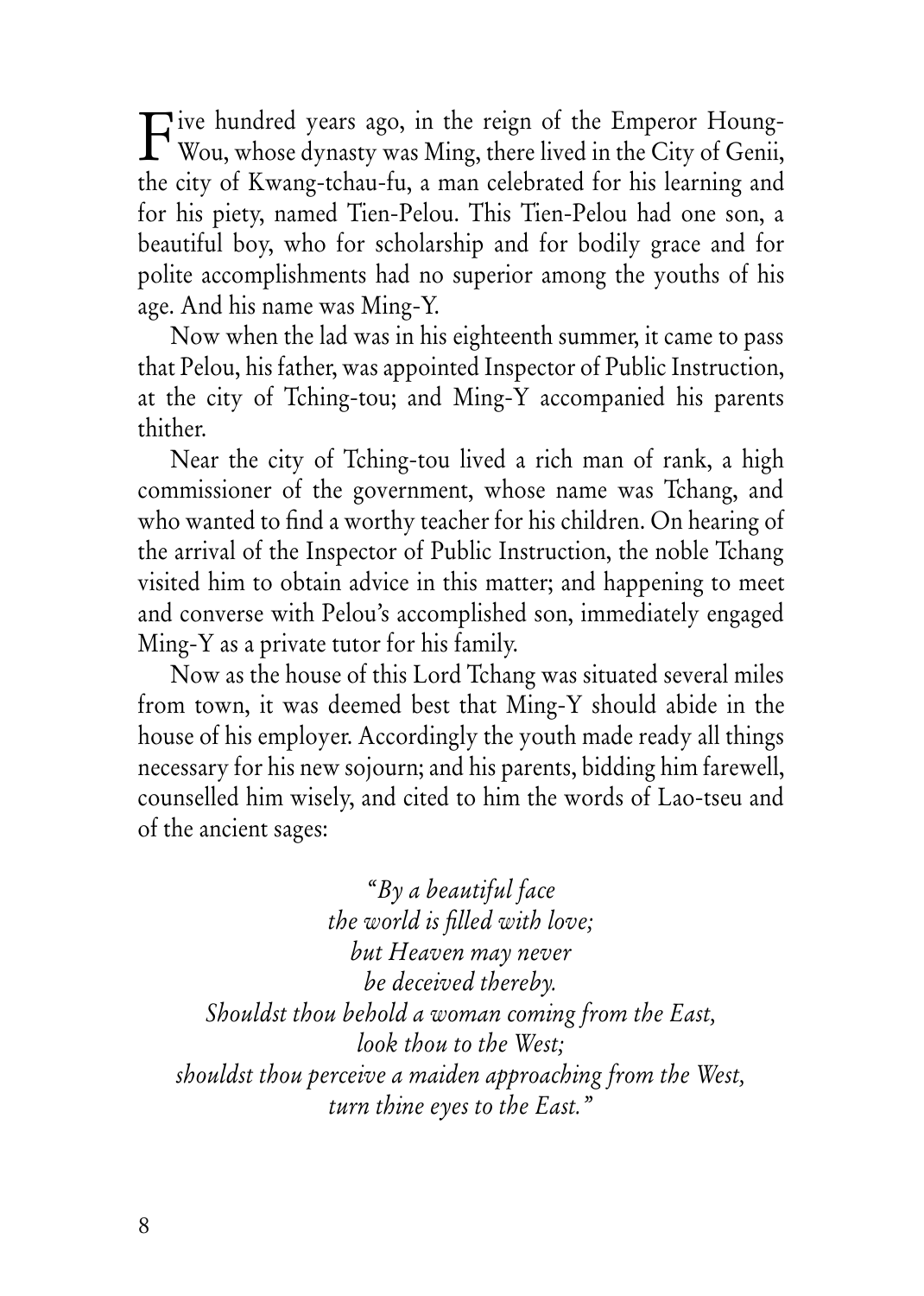Vor 500 Jahren lebte zur Zeit des Kaisers Houng-Wou aus der<br>Ming-Dynastie, in Kwang-tschau-fu, der Stadt der Schutzgei-Ming-Dynastie, in Kwang-tschau-fu, der Stadt der Schutzgeister, ein Mann mit Namen Tien-Pelou, wegen seines Wissens und seiner Frömmigkeit berühmt. Dieser Tien-Pelou hatte einen vortrefflichen Sohn, der an Gelehrigkeit und Anmut des Körpers wie an einnehmendem Wesen alle seine Altersgenossen übertraf, und der hieß Ming-Y.

Als er achtzehn Jahre alt geworden war, traf es sich, daß sein Vater Pelou zum Schulrat der Stadt Tsching-tou ernannt wurde; dorthin begleitete der Jüngling seine Eltern.

Nahe der Stadt aber lebte ein reicher Mann von Adel namens Tschang, ein hoher Regierungsbeamter, der für seine Kinder einen würdigen Lehrer zu finden strebte. Sobald der von der Ankunft des neuen Schulrates gehört hatte, besuchte er ihn, um in seiner Sache guten Rat zu erlangen. Da lernte er auch den ausgezeichneten Ming-Y kennen und fand solchen Gefallen an ihm, daß er ihn alsbald zu seinem Hauslehrer machte.

Nun lag das Haus Tschangs jedoch einige Meilen vor der Stadt, und man hielt es daher für das beste, daß Ming-Y in die Wohnung seines Brotherrn übersiedelte. So packte der Jüngling alles Notwendige zusammen, und seine Eltern gaben ihm zum Abschied gute Ratschläge und sagten ihm Sprüche des Lao-tse und der alten Weisen:

> *"Ein schönes Gesicht erfüllet die Welt mit Liebe. Nicht aber wird es die Himmlischen je täuschen. Wenn dir eine Frau von Osten naht, so blicke nach Westen. Nimmst du im Westen ein Mädchen wahr, so wende dein Gesicht nach Osten."*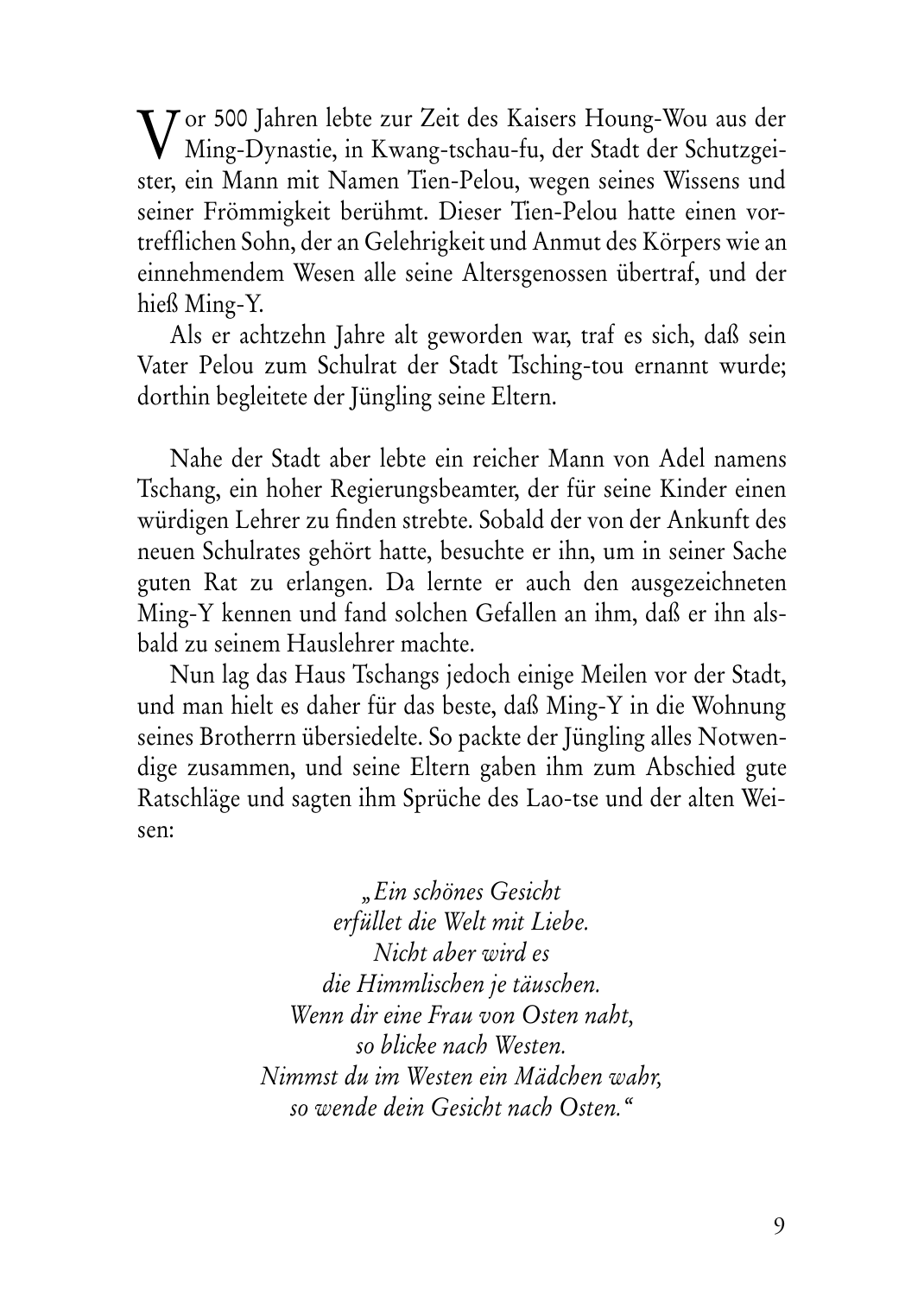If Ming-Y did not heed this counsel in after days, it was only because of his youth and the thoughtlessness of a naturally joyous heart.

And he departed to abide in the house of Lord Tchang, while the autumn passed, and the winter also.

hen the time of the second moon of spring was drawing near, When the time of the second moon of spring was drawing near,<br>and that happy day which the Chinese call *Hoa-tchao*, or, "The Birthday of a Hundred Flowers," a longing came upon Ming-Y to see his parents; and he opened his heart to the good Tchang, who not only gave him the permission he desired, but also pressed into his hand a silver gift of two ounces, thinking that the lad might wish to bring some little memento to his father and mother. For it is the Chinese custom, on the feast of Hoa-tchao, to make presents to friends and relations.

That day all the air was drowsy with blossom perfume, and vibrant with the droning of bees. It seemed to Ming-Y that the path he followed had not been trodden by any other for many long years; the grass was tall upon it; vast trees on either side interlocked their mighty and moss-grown arms above him, beshadowing the way; but the leafy obscurities quivered with birdsong, and the deep vistas of the wood were glorified by vapors of gold, and odorous with flower-breathings as a temple with incense. The dreamy joy of the day entered into the heart of Ming-Y; and he sat him down among the young blossoms, under the branches swaying against the violet sky, to drink in the perfume and the light, and to enjoy the great sweet silence.

Even while thus reposing, a sound caused him to turn his eyes toward a shady place where wild peach-trees were in bloom; and he beheld a young woman, beautiful as the pinkening blossoms themselves, trying to hide among them. Though he looked for a moment only, Ming-Y could not avoid discerning the loveliness of her face, the golden purity of her complexion, and the brightness of her long eyes, that sparkled under a pair of brows as daintily curved as the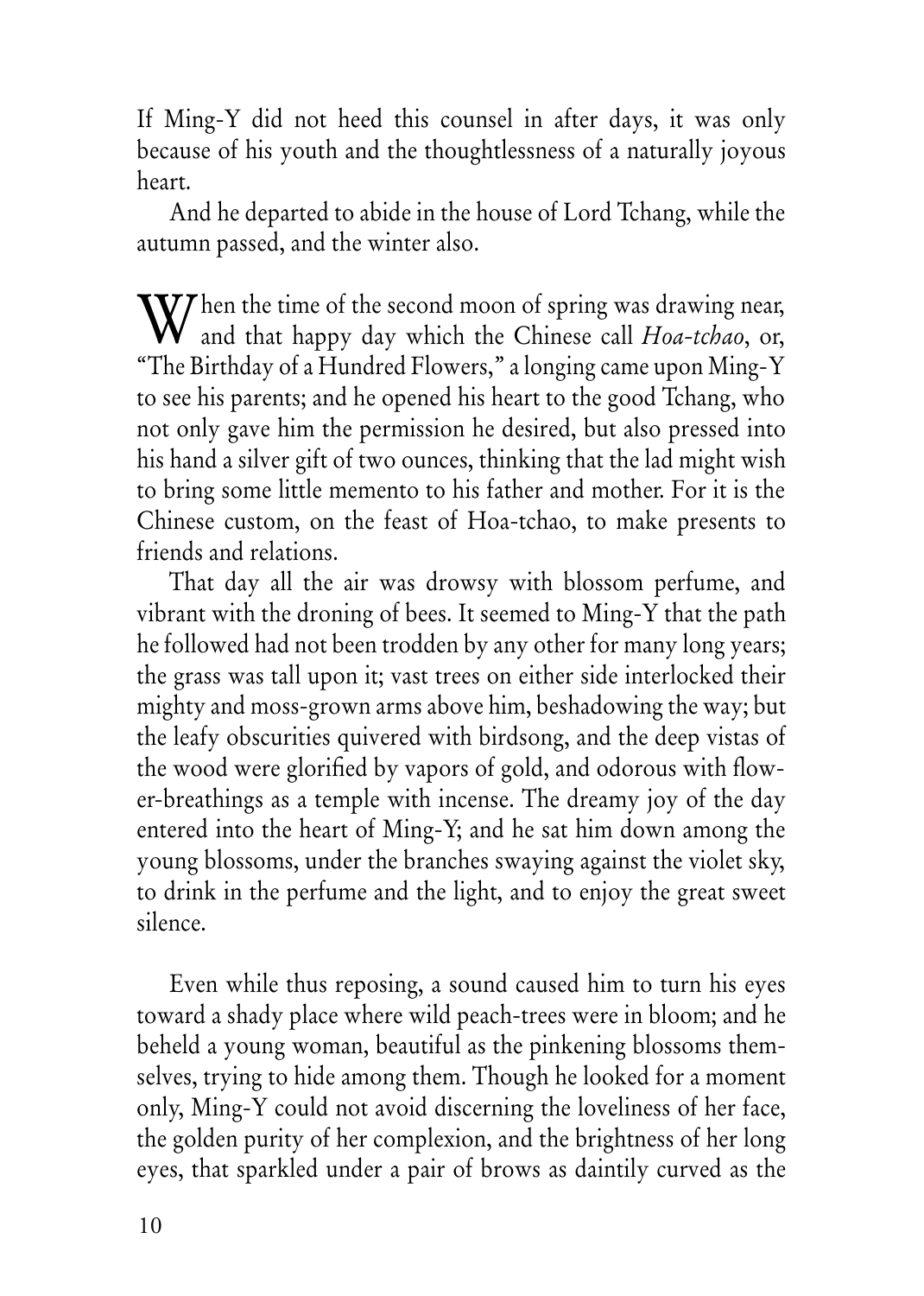Wenn Ming-Y diesem Rat in späteren Tagen nicht folgte, so war seine Jugend daran schuld und der leichte Sinn des fröhlichen Herzens, das ihm die Natur gegeben hatte.

So brach der Jüngling nach dem Hause Tschangs auf, während der Herbst dahinging und der Winter folgte.

Der zweite Frühlingsmond kam heran und mit ihm jener glück-<br>hafte Tag, den die Chinesen *Hoa-tschao*, "Geburtstag der hafte Tag, den die Chinesen *Hoa-tschao*, "Geburtstag der Hundert Blumen", nennen. Voller Sehnsucht dachte Ming-Y an seine Eltern, und der gute Tschang, dem er sein Herz öffnete, gab ihm gerne Urlaub, ja, er drückte ihm noch zwei Silberunzen in die Hand, daß der Jüngling mit dieser Summe seinen Eltern ein Geschenk machen könne. Denn es ist Brauch in China, Verwandte und Freunde am Fest der hundert Blumen zu beschenken.

An jenem Tag war die Luft schwer vom betäubenden Duft der Blüten und erfüllt vom Summen der Bienen. Ming-Y schien es, als sei der Pfad, auf dem er dahinschritt, seit vielen Jahren unbegangen. Das Gras stand hoch darauf, und mächtige Bäume verschränkten zu beiden Seiten ihre moosbewachsenen Äste über ihm, den Weg in Schatten tauchend. In der Tiefe ihrer Kronen lebte der Gesang der Vögel. Die Gründe des Waldes lagen verklärt unter goldenen Schleiern und vom Atem der Blumen duftschwer wie ein Tempel voller Weihrauch. Die traumvolle Freude des Tages strömte in das Herz des Jünglings. Er setzte sich inmitten der jungen Blüten nieder, um das Licht und den Wohlgeruch einzutrinken. Er sah, wie die Zweige sich vor dem violettfarbenen Grund des Himmels leise wiegten, und freute sich der großen, süßen Stille.

Wie er noch so ruhte, vernahm er ein Geräusch aus einem nahen Gesträuch blühender Wildpfirsiche und wandte sich um. Da erblickte er eine junge Frau, wunderschön wie das zarte Rot der Pfirsichblüten, die sich hinter den Zweigen zu verbergen suchte. Nur einen Augenblick lang vermochte er sie zu betrachten — ach, lang genug, ihm den Liebreiz ihres Gesichtes einzuprägen, den reinen Goldton ihrer Haut und den Glanz der länglichen Augensterne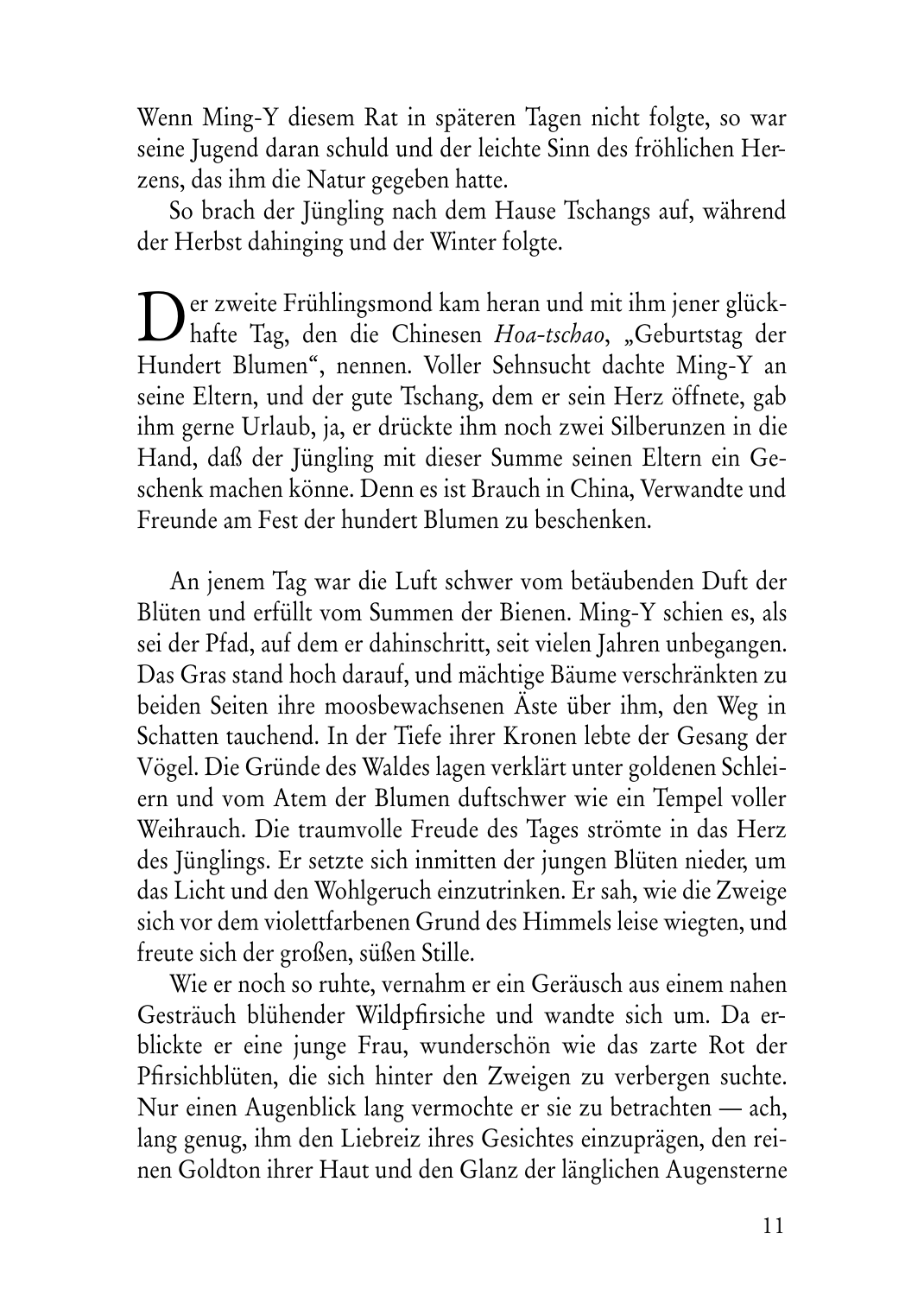wings of the silkworm butterfly outspread. Ming-Y at once turned his gaze away, and, rising quickly, proceeded on his journey.

But so much embarrassed did he feel at the idea of those charming eyes peeping at him through the leaves, that he suffered the money he had been carrying in his sleeve to fall, without being aware of it. A few moments later he heard the patter of light feet running behind him, and a woman's voice calling him by name. Turning his face in great surprise, he saw a comely servant-maid, who said to him, "Sir, my mistress bade me pick up and return you this silver which you dropped upon the road."

Ming-Y thanked the girl gracefully, and requested her to convey his compliments to her mistress. Then he proceeded on his way through the perfumed silence, athwart the shadows that dreamed along the forgotten path, dreaming himself also, and feeling his heart beating with strange quickness at the thought of the beautiful being that he had seen.

 $\mathbf{T}$  t was just such another day when Ming-Y, returning by the same  $\int$ t was just such another day when Ming-Y, returning by the same<br>path, paused once more at the spot where the gracious figure had momentarily appeared before him. But this time he was surprised to perceive, through a long vista of immense trees, a dwelling that had previously escaped his notice, — a country residence, not large, yet elegant to an unusual degree. The bright blue tiles of its curved and serrated double roof, rising above the foliage, seemed to blend their color with the luminous azure of the day; the green-and-gold designs of its carven porticos were exquisite artistic mockeries of leaves and flowers bathed in sunshine. And at the summit of terracesteps before it, guarded by great porcelain tortoises, Ming-Y saw standing the mistress of the mansion, — the idol of his passionate fancy, — accompanied by the same waiting-maid who had borne to her his message of gratitude.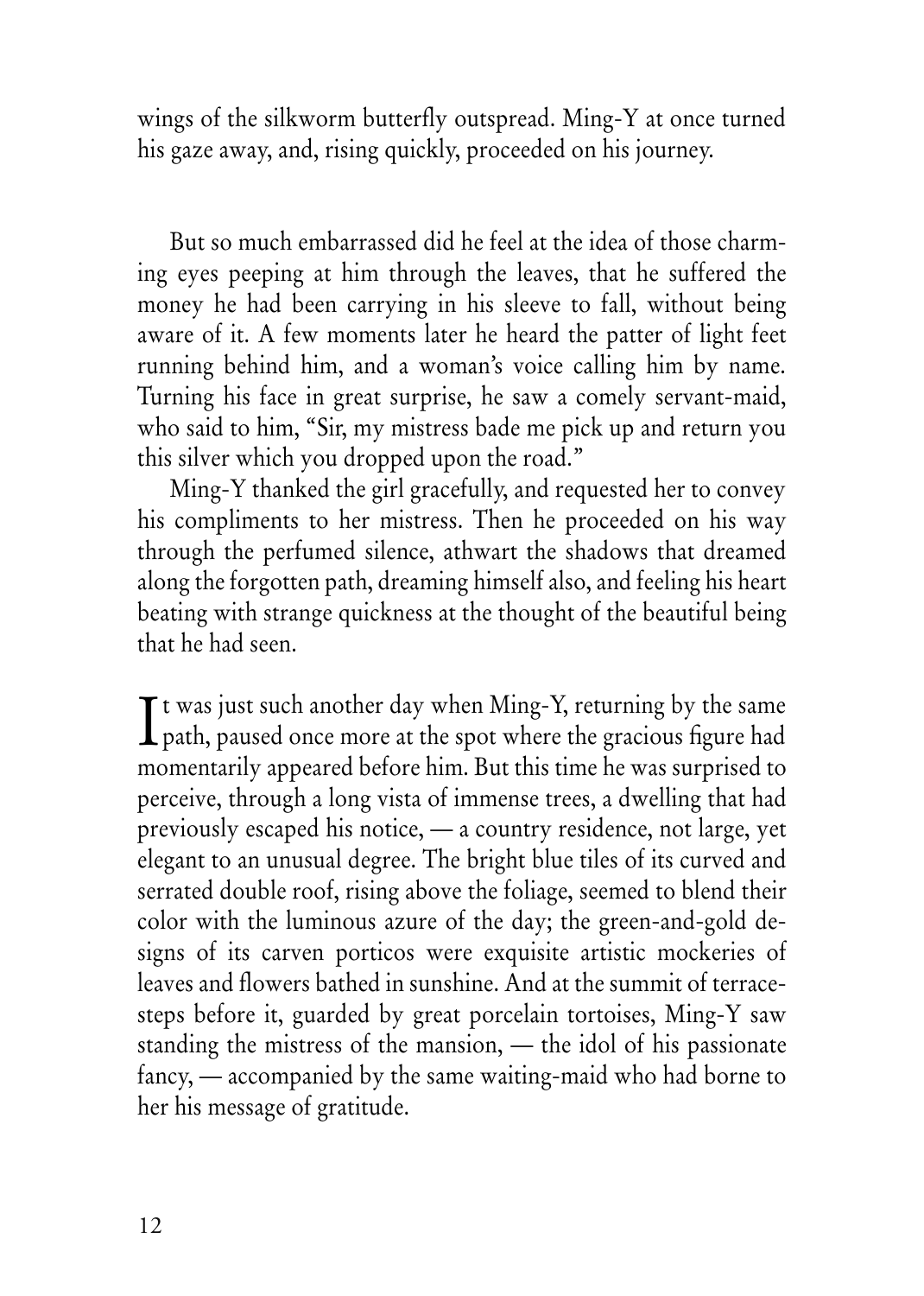unter dem Brauenpaar, so zierlich gebogen wie die ausgebreiteten Schwingen des Seidenraupenschmetterlings. Schnell hatte Ming-Y seinen Blick abgewandt, rasch erhob er sich nun und setzte seinen Weg fort.

Aber so lebhaft dachte er an die reizenden Augen, die ihn aus dem Blattwerk angeblickt hatten, daß er nicht merkte, wie ihm das Geld aus dem Ärmel fiel. Da vernahm er wenige Augenblicke später das Trippeln leichter Füße hinter sich und hörte eine Frauenstimme seinen Namen rufen. Überrascht drehte er sich um und erblickte ein hübsches Mädchen in der Kleidung einer Dienerin, das ihn so ansprach: "Herr, meine Herrin hieß mich diese Silberunzen aufheben und Euch bringen, die Ihr auf dem Weg verlort."

Ming-Y bedankte sich artig und trug ihr auf, der Herrin seine Empfehlung auszurichten. Dann setzte er seinen Weg in der süßen Stille fort, wo die Schatten den vergessenen Pfad entlang träumten, selbst ein Träumer, dessen Herz seltsam schneller schlug bei dem Gedanken an das wundervolle Wesen, das er gesehen hatte …

in Tag wie dieser war, als Ming-Y, auf demselben Weg zurück-E in Tag wie dieser war, als Ming-Y, auf demselben Weg zurück-<br>Ekehrend, wiederum an den Platz kam, wo sich ihm die liebliche Gestalt einen Augenblick gezeigt hatte. Doch welches Staunen erfaßte ihn, als er nun, von einer Flucht hoher Bäume gesäumt, einen Wohnsitz erblickte, der zuvor seiner Aufmerksamkeit entgangen sein mußte — ein Landhaus, das nicht zu groß, doch ungewöhnlich vornehm aussah. Das geschweifte Doppeldach hob sich gezackt über das Blätterwerk, und das leuchtende Blau der Ziegel wetteiferte mit dem Azurglanz des Tages. Die Säulen der Vorhalle waren so kunstvoll gearbeitet, daß Blätter und Blumen in grüngoldener Zeichnung darauf im Sonnenlicht zu baden und zu scherzen schienen. Auf der höchsten Stufe der Freitreppe aber, die große Schildkröten aus Porzellan bewachten, stand die Herrin des Hauses, das Wunschbild seiner sehnsuchtsvollen Träume, und neben ihr die Zofe, der er seinen Dank aufgetragen hatte.